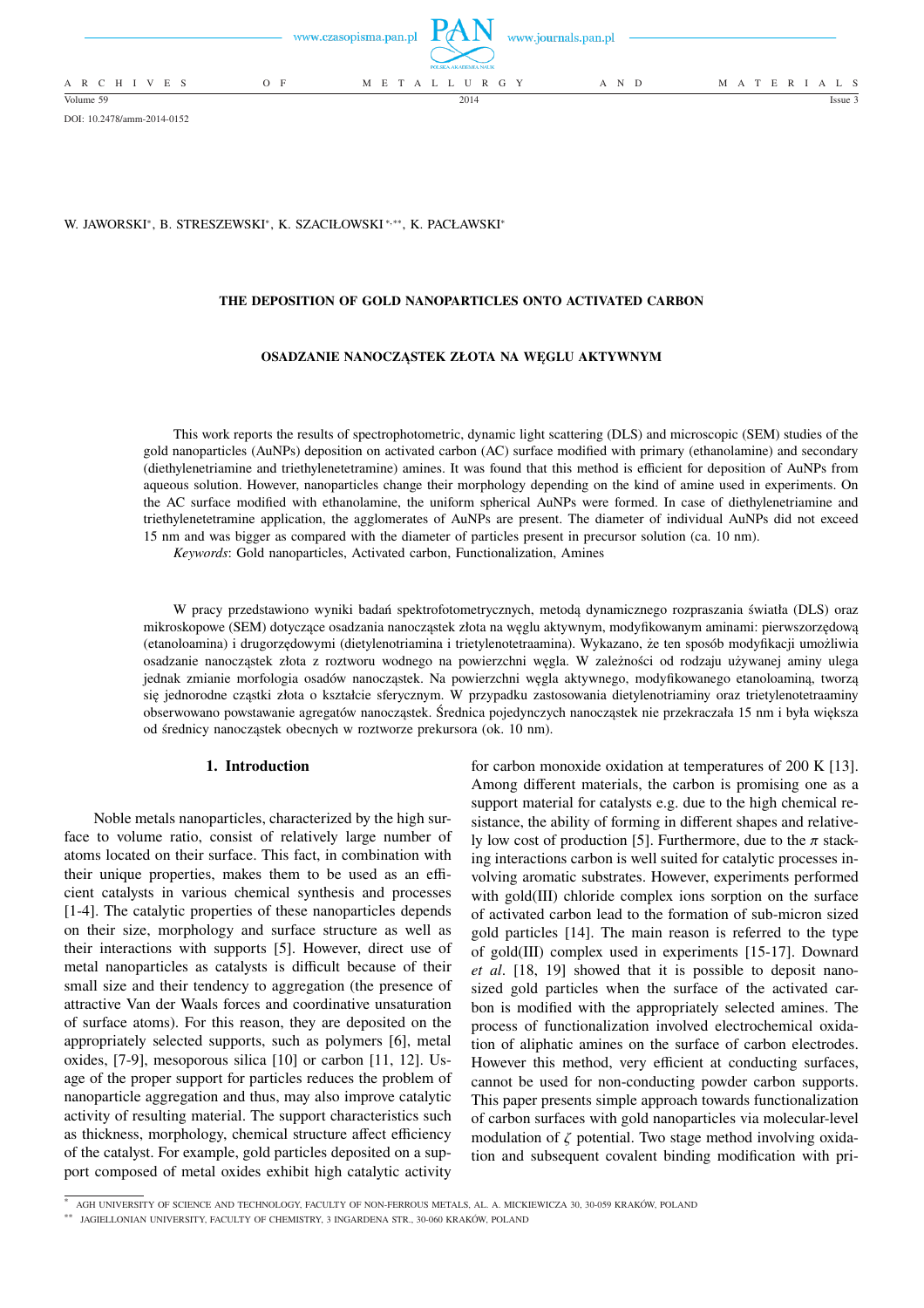mary and secondary aliphatic amines results in carbon materials which spontaneously self-assembles gold nanoparticles on their surfaces.

### **2. Experimental**

# **2.1. Materials**

Tetrachloroauric acid was obtained by dissolving of gold with a purity of 99.99% in aqua regia, evaporation to dryness and three times dissolution of the deposit in 0.1 M hydrochloric acid. Activated carbon Organosorb 10-CO (Desotec, Poland) (the properties are described in Tab. 1), sodium citrate (p.a., Polskie Odczyniki Chemiczne, Poland), 98% nitric acid (p.a., Polskie Odczyniki Chemiczne, Poland), N-(2-aminoethyl) ethane-1,2-diamine, N,N'-bis(2-aminoethyl)ethane-1,2-diamine (p.a., Sigma Aldrich, Germany), 2-aminoethanol, methanol (p.a., Lachner, Czech Republic), were used as received.

|                                                              | TABLE 1 |
|--------------------------------------------------------------|---------|
| Specification of activated carbon, Organosorb 10-CO, used in |         |
| experiments [20]                                             |         |

| Type                       | Coconut shell-based activated<br>$carbon - granulated$ |         |
|----------------------------|--------------------------------------------------------|---------|
| Parameters                 | guaranteed                                             | typical |
| Total BET surface, $m^2/g$ | min. 1000                                              | 1100    |
| Iodine number, mg/g        | min. 1000                                              | 1100    |
| CTC, $%$                   | min. 55                                                | 60      |
| Moisture, %                | max. 5                                                 | 4.2     |
| Hardness, %                | min. 98                                                | 99      |
| Density, $\text{kg/m}^3$   | $500\pm30$                                             |         |
| Particle size, mesh        | $8*30$ (2.36 – 0.6 mm)                                 |         |

#### **2.2. Methods**

UV/Vis absorption spectra were recorded using spectrophotometer (Shimadzu U-2501 PC, Japan) worked in the range of 190-900 nm. Dynamic Light Scattering (DLS) and zeta potential (?) measurements were performed using nanoparticle size analyzer (Zetasizer Nano-S, Malvern, United Kingdom) in aqueous solutions at  $pH = 6$ . Electron micrographs were taken using a scanning electron microscope SU-70 (Hitachi, Japan) and a transmission electron microscope JEM-2010ARP JOEL (Philips, The Netherlands).

### **2.3. Experimental procedure**

#### **2.3.1. Functionalization of activated carbon**

The activated carbon was pulverized in a mortar. Next, it has been oxidized in the hot nitric acid. Prepared sample was rinsed with deionized water and dried at 50◦C for 12 h. After drying, the samples of activated carbon were further functionalized via reaction with anhydrous amines at room temperature for 30 minutes. The excess of amines was washed

out with methyl alcohol. After this, functionalized activated carbon was dried again at 50◦C for 12 h.

#### **2.3.2. Gold nanoparticles deposition onto activated carbon**

The 1.25 mM sodium citrate aqueous solution was mixed with  $0.25 \text{ mM HAuCl}_4$  and then boiled and stirred for 10 min. After completion of synthesis, localized surface plasmon resonance (LSPR) bands (using UV-Vis spectrophotometry), the size (using DLS method) and the morphology (SEM method) of nanoparticles, were determined. Obtained colloid of gold was injected into the reactor containing functionalized activated carbon and was boiled again. All the samples were filtered and dried at 50◦C for 12 h. The microscopic analysis of the carbon powders was carried out. The remaining filtrate was analyzed spectrophotometrically to determine the amount of gold colloid residuals.

### **3. Results and discussion**

### **3.1. Gold nanoparticles characterization**

After addition of sodium citrate to the solution containing gold(III) ions, the sample was decolorized (due to the reduction of gold(III) chloride complexes to gold(I)) and after a few minutes changed to the violet (AuNPs appearance in the system) and further to the red color (dispersion of AuNPs). Therefore, it can be inferred, that chemical reaction between gold(III) ions and sodium citrate took place leading to the formation of colloidal gold. The presence of AuNPs in the system was confirmed by the appearance of LSPR band in the visible range of wavelength (maximum of absorbance was detected at  $\lambda_{max} = 522$  nm). Registered intensity of scattered light in DLS measurements allowed determination of the hydrodynamic radii of synthesized AuNPs. The distribution of AuNPs hydrodynamic diameter is shown in the Fig. 1.



Fig. 1. The size distribution of AuNPs synthesized by reduction of gold(III) complex ions using sodium citrate. Conditions:  $C_{0, Au(III)}$  = 0.25 mM, $C_{NaCitr}$  = 1.25 mM, *Temperature* ca. 100 $\degree$ C

DLS analysis indicated that the mean hydrodynamic diameter of AuNPs has the value  $D_H = 29.5 \pm 12.6$  nm. The high negative value of the zeta potential ( $\zeta = -46.11$  mV) suggests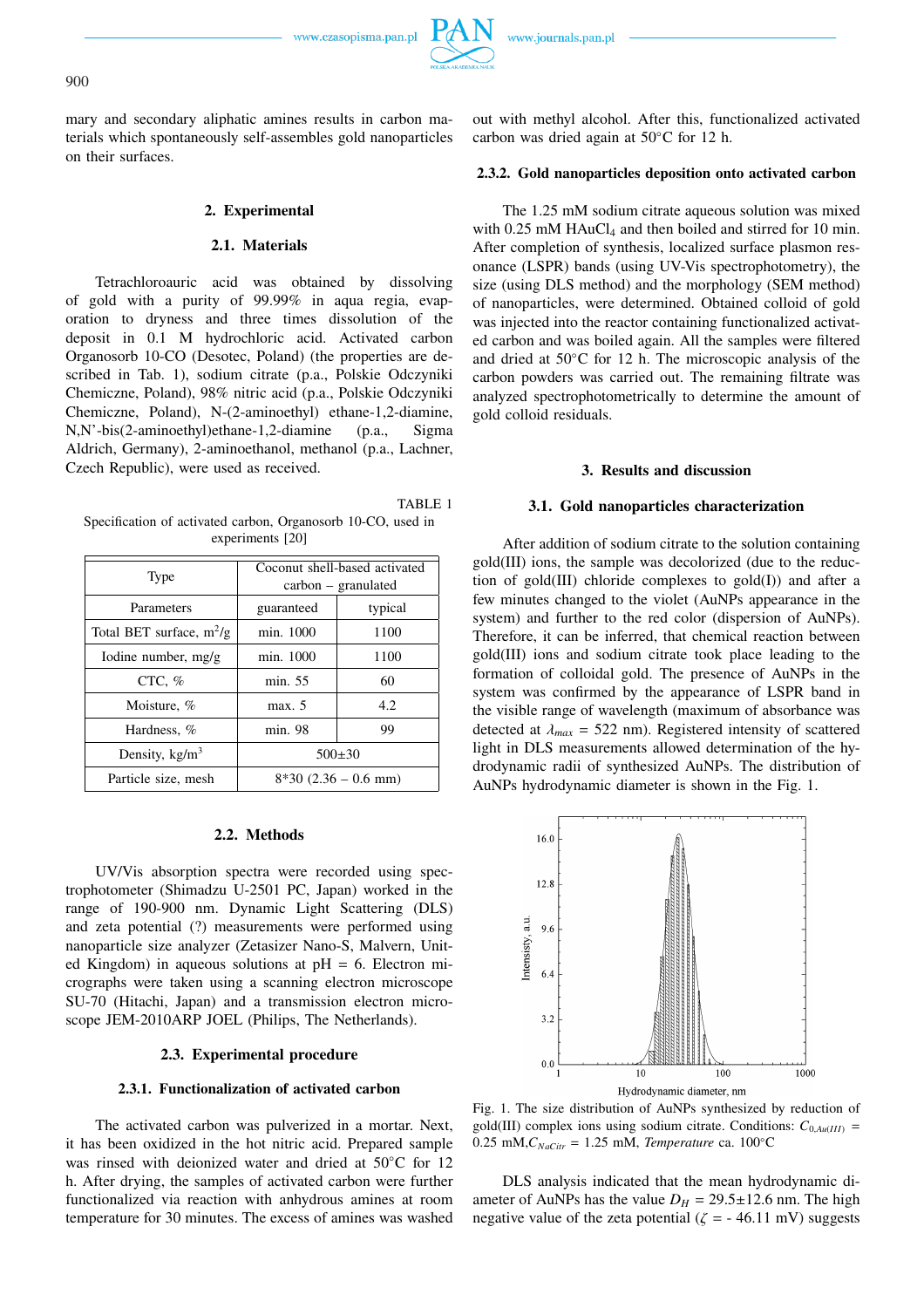www.czasopisma.pan.pl

the high stability of the synthesized particles (due to the charge stability). In the next stage of our studies microscopic images of synthesized AuNPs have been taken. The example of TEM analysis is shown in Fig. 2. It can be observed that obtained particles have a spherical shapes and narrow size distribution. Size of about 90% of the particles did not exceed 15 nm.



Fig. 2. TEM images of the AuNPs synthesized by the reduction of gold(III) complex ions with sodium citrate. Conditions:  $C_{0, Au(III)}$  = 0.25 mM, *CNaCitr* = 1.25 mM, *Temperature* ca. 100◦C

## **3.2. Functionalization of carbon surfaces**

From  $\zeta$  potential analysis (at pH = 6) it was found that particles of unmodified activated carbon were negatively charged ( $\zeta$  = -12.6 mV). This renders direct interaction with negatively charged gold nanoparticles impossible. After modification of the AC surface with aliphatic amines, positive charging of the carbon surface can be observed at  $pH = 6$ . For ethanolamine the  $\zeta$  potential increased to ca. +15.6 mV, while for secondary amines (diethylene triatramine and triethylene tetra mine) smaller, but still essential changes of  $\zeta$  (+2.1 and +4.9 mV, respectively) have been registered.



Fig. 3. The scheme of the reaction of primary, aliphatic amines with oxidized carbon surface. Secondary amines should interact primarily on electrostatic pathway

Oxidative treatment of various carbon samples results in functionalization of their surface with hydroxylic and carboxylic groups. Also, the formation of aldehyde functionalities cannot be excluded, especially for the samples of organic origin that contain residual hydrogenated fragments [21]. These groups can further react with primary and secondary amines yielding the whole range of products. E.g., the primary amines can interact with carboxylic groups and aldehyde

giving amides and Schiff bases, respectively (Fig. 3). The secondary amines interact mainly electrostatically forming ionic bonds with different functionalities present at the carbon surface.

Despite strong covalent interactions of primary and electrostatic ones of secondary amines with carbon surfaces, multilayer adsorption is very probable because aliphatic amines tend to form strong hydrogen bonds. This multilayers explains well the observed attraction of gold nanoparticles at carbon surfaces (*vide infra*)

### **3.3. Deposition of gold nanoparticles**

After addition of 10 mL of colloidal gold solution to the samples containing 0.2 g of amine-modified activated carbon, the complete decoloration of samples occurred. Spectrophotometric analysis indicates disappearance of the LSPR band which can be explained by the attraction between AuNPs and amine-functionalized carbon (Fig. 4).



Fig. 4. Plasmon resonance absorption band of AuNPs present in the precursor solution and the spectra of the filtrate after AuNPs deposition on AC functionalized with ethanolamine, diethylenetriamine and triethylenetetramine. Conditions:  $C_{0, Au(III)} = 0.25$  mM, $C_{NaCitr} = 1.25$ mM, *Temperature* ca. 100◦C

This attraction, deriving from the opposing electric charges of the reactants, may result in efficient adsorption of AuNPs onto carbon surface. At the beginning, the interaction mostly involves electrostatic interaction. Next, direct contact between gold nanoparticles and amine chains (in the case of multifunctional modifiers) results in the formation of strong gold-nitrogen coordination bonds [22-24]. Microscopic analysis (Fig. 5) of the obtained samples show that in case of all AC surface modifiers, it is possible to deposit gold nanoparticles on such prepared carbons.

However, the size and morphology of AuNPs deposited differs slightly from morphology of initial AuNPs present in solution. It can be seen that in case of ethanolamine application the deposited gold particles doesn't form aggregates and AC surface is covered with AuNPs, uniformly. These nanoparticles did not exceed 15 nm in diameter. In case of AC functionalized by diethylenetriamine (Fig. 6), and triethylenetetramine (Fig. 7) deposited AuNPs indicate the tendency to forming larger agglomerates. However, the size of singular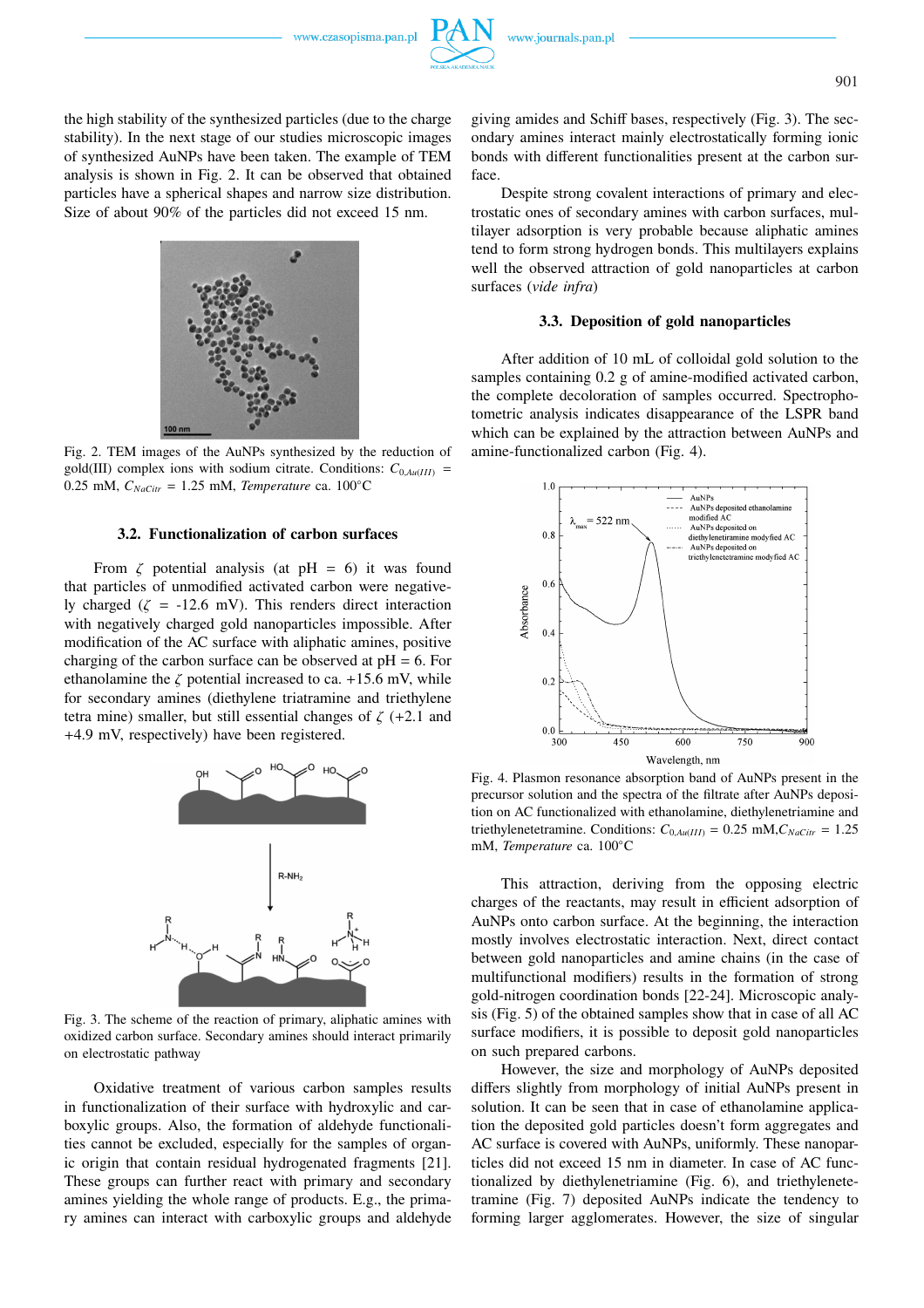



902

Au particles, remain the same (ca. 10 nm) as in precursor solution.



Fig. 5. a) SEM micrographs of AuNPs deposited on 10-CO Organosorb AC modified with ethanolamine molecules; b) EDS analysis of deposits. Conditions:  $C_{0, A u(III)} = 0.25$  mM, $C_{NaClir} = 1.25$ mM, *Temperature* ca. 100◦C



Fig. 7. SEM micrographs of AuNPs deposited on the 10-CO Organosorb AC modified with triethylenetetramine molecules. Conditions:  $C_{0, Au(III)} = 0.25$  mM,  $C_{NaClir} = 1.25$  mM, *Temperature* ca. 100◦C

Formation of AuNPs aggregates is most likely related to the structure of amines used. Longer aliphatic chains may facilitate aggregation of gold nanoparticles due to the presence of coordination between nitrogen and gold atoms. Furthermore, individual amine chains can interact via hydrogen bonding (*vide supra*). Therefore some of the amine molecules are covalently attached to the surface, while other molecules can be adsorbed at the point of covalent modification due to hydrogen bonding. These molecules, facilitate attraction of individual gold nanoparticles and probably yields their aggregation. Thus, covalent modification of carbon surfaces creates a kind of receptor site which scavenges multiple gold nanoparticles and aggregates them with long pendant amine chains. As a result, formed surface aggregates can be stabilized simultaneously by covalent, coordination and hydrogen bonds. The mechanism suggested above is schematically shown in Fig. 8.



Fig. 6. SEM micrographs of AuNPs deposited on the 10-CO Organosorb AC modified with diethylenetriamine molecules. Conditions:  $C_{0, A}$ <sub>*u*</sub>(*III*) = 0.25 mM,  $C_{NaCitr}$  = 1.25 mM, *Temperature* ca. 100◦C



Fig. 8. The suggested mechanism for bridging of the amine and adsorption of AuNPs on the AC surface modified with triethylenetetramine molecules

### **4. Conclusions**

After functionalization of activated carbon (AC) with amines, gold nanoparticles are electrostatically attracted by the carbon surfaces. This attraction initializes the adsorption process.